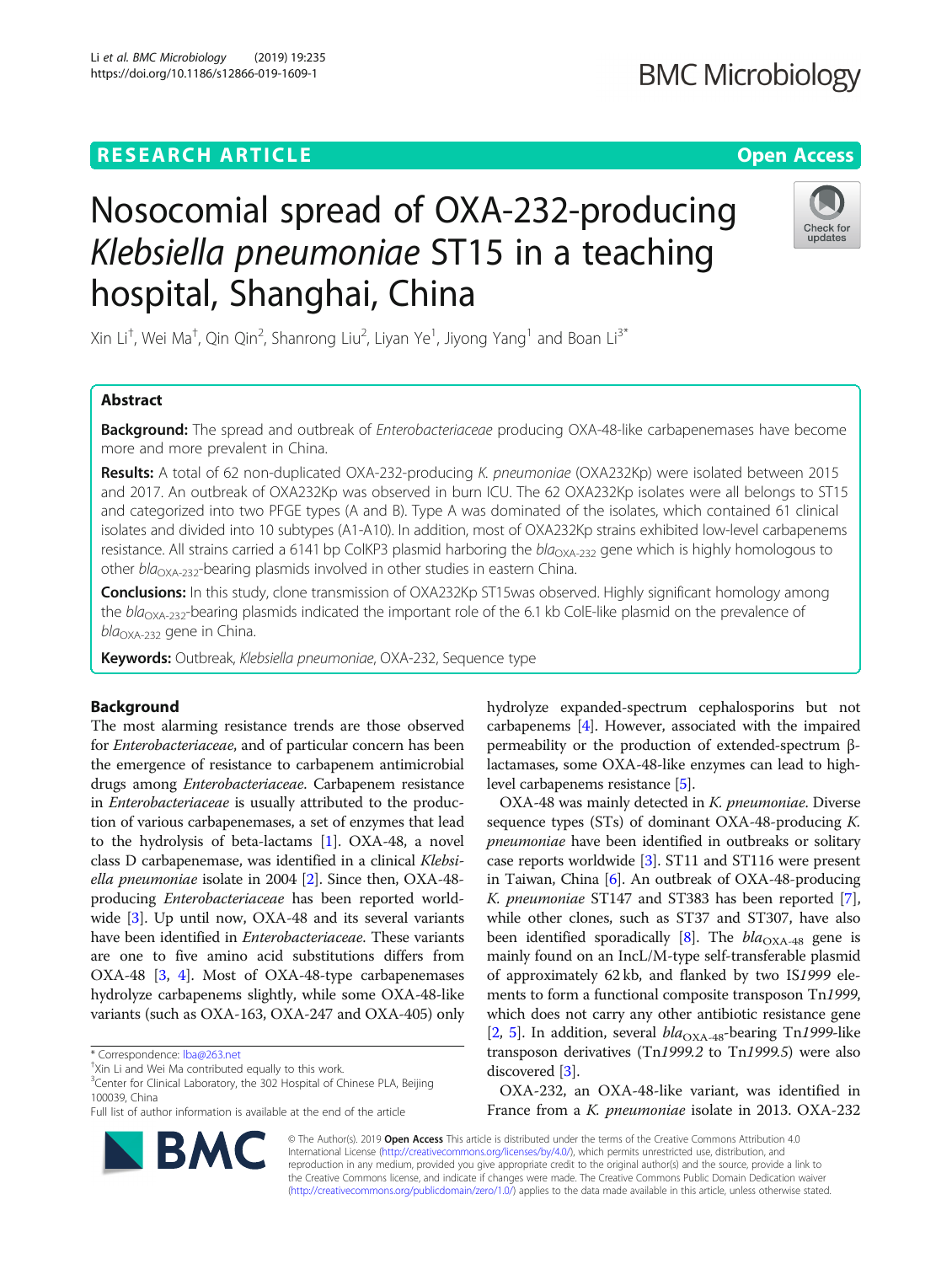differs one (at Arg214Ser) and five amino acid substitutions from OXA-181 and was considered to be a mutant derivative of OXA-181 and not from OXA-48 [\[9\]](#page-5-0). Similar to OXA-48, OXA-232 has a reduced ability to hydrolyze carbapenems but exhibits higher hydrolysis activity against penicillins  $[9]$  $[9]$ . Since then, OXA-232-producing K. pneumoniae (OXA232Kp) had been identified worldwide. These OXA232Kp isolates belong to ST14, ST15, ST16, ST17, ST147, ST231, ST307, and ST395 [[10](#page-5-0)–[18\]](#page-5-0). Almost all OXA232Kp isolates had plasmids with more than 99% sequence identity to pOXA-232, and had a size of 6.1-kb and carried the ColE-type backbone [\[9\]](#page-5-0). All these ColEtype plasmids carried the mobilization system (MobA-D), a replication gene (repA), truncated parts of erythromycin esterase ( $\triangle$ ereA) and the transcriptional regulator ( $\triangle$ lysR) [[19](#page-5-0)]. The sequence of pOXA-232 was identical to that of plasmid pKP3-A bearing the  $bla_{\text{OX}_{A-181}}$  gene [\[20](#page-5-0)], except for almost entire deletion of the ISEcp1 transposase gene in pOXA-232.

OXA232Kp has been reported in eastern China. All these OXA232Kp isolates belong to ST15 and carry a 6.1-kp ColKP3 plasmid bearing the  $bla_{\text{OX}A-232}$  gene [[21](#page-5-0)– [23\]](#page-5-0). In this study, we reported a nosocomial outbreak of OXA232Kp in a teaching hospital in Shanghai involved with 61 patients. The phenotypic and genotypic characteristics of OXA232Kp isolates were analyzed.

# Methods

## Bacterial strains

All K. pneumoniae isolates recovered from various clinical specimens between 2015 and 2017 at Changhai hospital in Shanghai, China were collected and further identified by VITEK® MS (bioMérieux SA, Marcy-l'Etoile, France). The common carbapenemase genes including  $bla_{\text{KPC}}$ ,  $bla_{\text{NDM}}$ ,  $bla_{\text{OXA-48}}$  and  $bla_{\text{IMP}}$  from isolates that exhibited nonsusceptibility to carbapenems were screened by PCR amplification, as previously described [[24](#page-5-0)]. E. coli ATCC 25922 was used as the quality control strain for antimicrobial susceptibility test. Salmonella ser. Braenderup strain (H9812) was used as a reference standard for PFGE.

#### Antimicrobial susceptibility test

The MICs of cefotaxime (CTX), ceftazidime (CAZ), piperacillin-tazobactam (TZP), imipenem (IMP), meropenem (MEM), ertapenem (ETP), amikacin (AK), ciprofloxacin (CIP), tigecycline (TGC), sulfamethoxazole/ trimethoprim (SXT) and polymyxin B (PB) were measured by broth microdilution method using Biofosun® Gram-negative panels (Biofosun Biotech, Co., Ltd., Shanghai, China). Results were interpreted according to the interpretive standards of the Clinical Laboratory Standards Institute [[25\]](#page-5-0).

# PFGE and MLST

PFGE with restriction enzyme XbaI was performed for all OXA232Kp isolates as previously described [[26\]](#page-5-0). The PFGE patterns were analyzed by BioNumerics 7.6 software (Applied Maths NV, Sint-Martens-Latem, Belgium) using the dice similarity coefficient. Strains possessing ≥85% genetic similarity or fewer than four fragment differences in PFGE profiles were considered as the same clone (type). Strains (types) with pattern that differ from the original pattern by ≤3 fragments differences were considered to be a subtype of the outbreak strain [\[27](#page-5-0)]. MLST was carried out according to the protocols provided on the MLST website [\(http://www.pasteur.fr/](http://www.pasteur.fr/recherche/genopole/PF8/mlst/Kpneumoniae) [recherche/genopole/PF8/mlst/Kpneumoniae](http://www.pasteur.fr/recherche/genopole/PF8/mlst/Kpneumoniae)).

# Resistance genes analysis

Genome DNA was extracted from the clinical OXA232Kp isolates using the DNeasy® UltraClean® Microbial Kit (QIAGEN GmbH, 40,724 Hilden, Germany). Genome sequencing was performed with a paired-end library with an average insert size of 350 bp on a HiSeq X Ten sequencer (Illumina, CA, USA). Then, de novo assembly of the filtered reads was performed with SPAdes 3.12 [\(http://cab.](http://cab.spbu.ru/software/spades/) [spbu.ru/software/spades/\)](http://cab.spbu.ru/software/spades/). Draft genome was assembled into scaffold. Acquired antimicrobial resistance genes and plasmid replicons were identified using the ResFinder and PlasmidFinder software available from the Center for Genomic Epidemiology [\(http://genomicepidemiology.org/](http://genomicepidemiology.org/)).

## Results

# Emergence and outbreak of OXA232Kp

A total of 141 non-duplicated K. pneumoniae isolates that exhibited non-susceptibility to carbapenems were recovered from various clinical specimens between 2015 and 2017. Among these isolates, 62 (43.9%) were OXA232Kp, while 60 (42.6%) produced KPC. Among 62 strains of OXA232Kp, 31 (50%) were recovered from sputum, 11, 11 and 5 isolates were recovered from wound secretion, urine and drainage sample, respectively. In July 2015, OXA232Kp first appeared at the burn ICU, followed by an outbreak in the hospital (Fig. [1](#page-2-0)). Among 62 patients with OXA232Kp isolates, 7 patients died, and 56 patients (90.3%) showed improvement and discharged.

#### PFGE and MLST analysis

The 62 OXA232Kp isolates were categorized into two PFGE types (A and B). The majority of the isolates belonged to types A which contained 61 clinical isolates and was divided into ten subtypes (A1-A10), while types B was detected in only one isolate (Table [1\)](#page-3-0). In July 2015, type A2 of OXA232Kp strain emerged in the hospital. This followed by an outbreak in the burn ICU in the next few months. Meanwhile, new OXA232Kp subtypes (A3-A10) emerged and were found spread to burn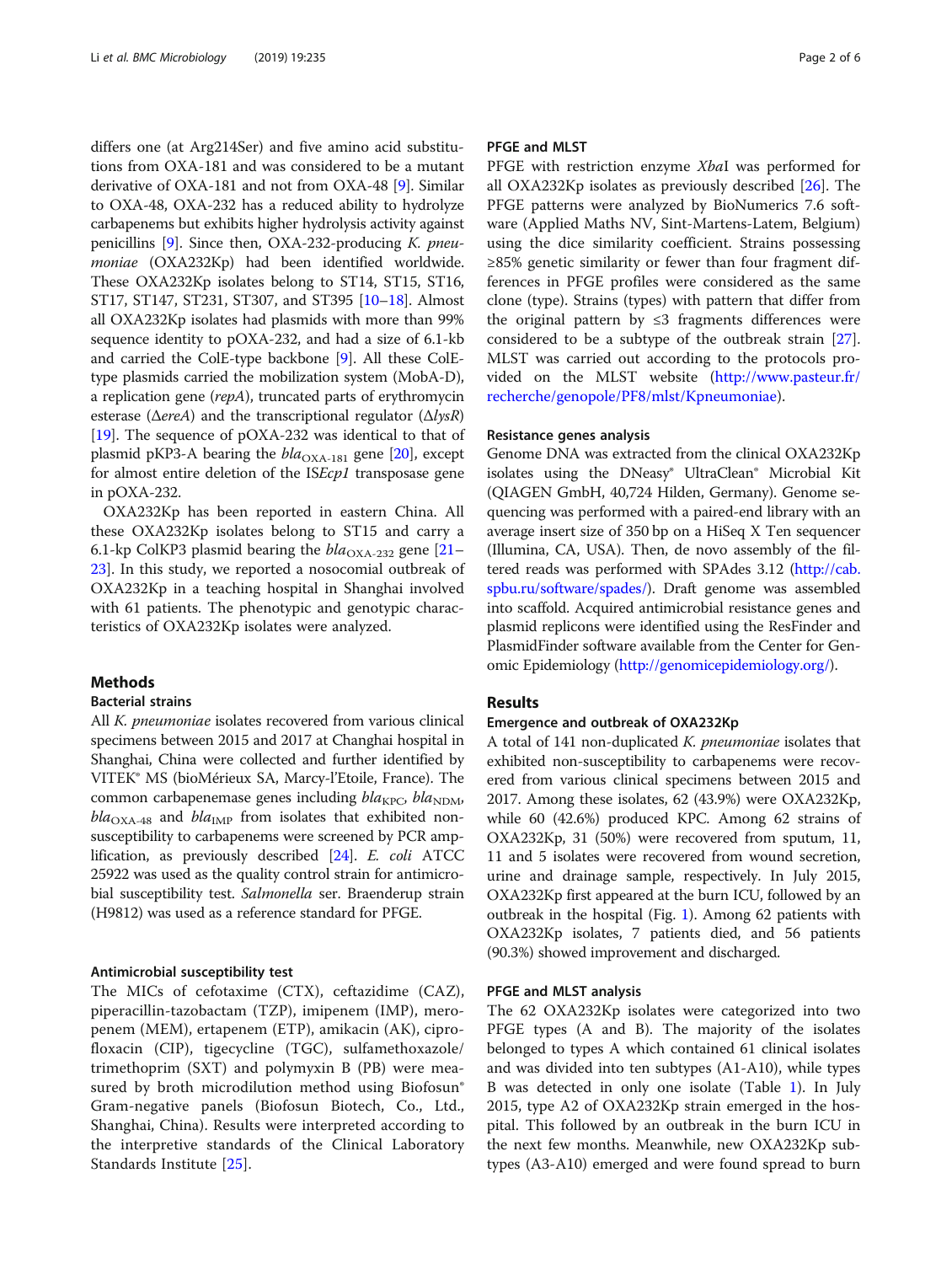<span id="page-2-0"></span>

ICU other wards (Fig. 1). MLST was performed in one representative of each PFGE types and subtypes. All strains belonged to ST15.

## Antimicrobial susceptibilities

The antimicrobial susceptibility patterns were listed in Table [1](#page-3-0). All strains presented resistance to third generation cephalosporins and their enzyme inhibitors mixture (CTX, CAZ and TZP), and exhibited heterogeneous carbapenem resistance patterns. However, they were susceptible to tigecycline and polymyxin B.

# Plasmid and resistance determinants

Genome sequencing was performed in one representative strain of each PFGE types and subtypes. All the sequences were uploaded to GenBank with BioProject Accession PRJNA523565. All strains carried  $bla_{\text{OXA-232}}$  gene, which located in a 6141 bp ColKP3 plasmid. In addition, other resistance determinants were also identified (Table [1\)](#page-3-0).

# **Discussion**

OXA-232 was first identified in France in 2013 from a K. pneumoniae isolate [\[9\]](#page-5-0). Since then, OXA232Kp have been discovered worldwide  $[10-18]$  $[10-18]$  $[10-18]$ . In this study, a nosocomial outbreak of epidemics OXA232Kp involving 61 patients

was discovered in a teaching hospital in Shanghai, China. In this hospital, OXA232Kp acted as the main species of carbapenem-resistant K. pneumoniae between 2015 and 2017, which 43.9% were OXA-232 positive, while only 42.6% of them produced KPC. This is quite different from data obtained from other part of the world, where production of KPC, OXA-48, and metallo-β-lactamases such as NDM is the main mechanism of carbapenem-resistant K. pneumoniae [\[1](#page-4-0)]. In this study, OXA232Kp mainly disseminated in the burn ICU (Fig. [2\)](#page-3-0) and appeared to be clonal. At the same time, several outbreak caused by OXA232Kp have been identified in the same area [\[21](#page-5-0)–[23](#page-5-0)]. Recently, an outbreak of OXA-48-producing K. pneumoniae involving 34 patients at a respiratory ICU has been reported [[7](#page-5-0)]. These results indicated that emergence of K. *pneumoniae* strains producing OXA-48-like carbapenemases have become increasingly frequent in China. It is crucial to recognize the impact of clonal dissemination during the prevalence of these pathogens and strengthen the surveillance and reporting system of carbapenem-resistant K. pneumoniae in hospital infection control measures.

In outbreaks of OXA232Kp worldwide, diverse sequence types have been identified, including ST14, ST15, ST16, ST17, ST147, ST231, ST307, and ST395. In Europe and some Asia countries, the majority of OXA232Kp strains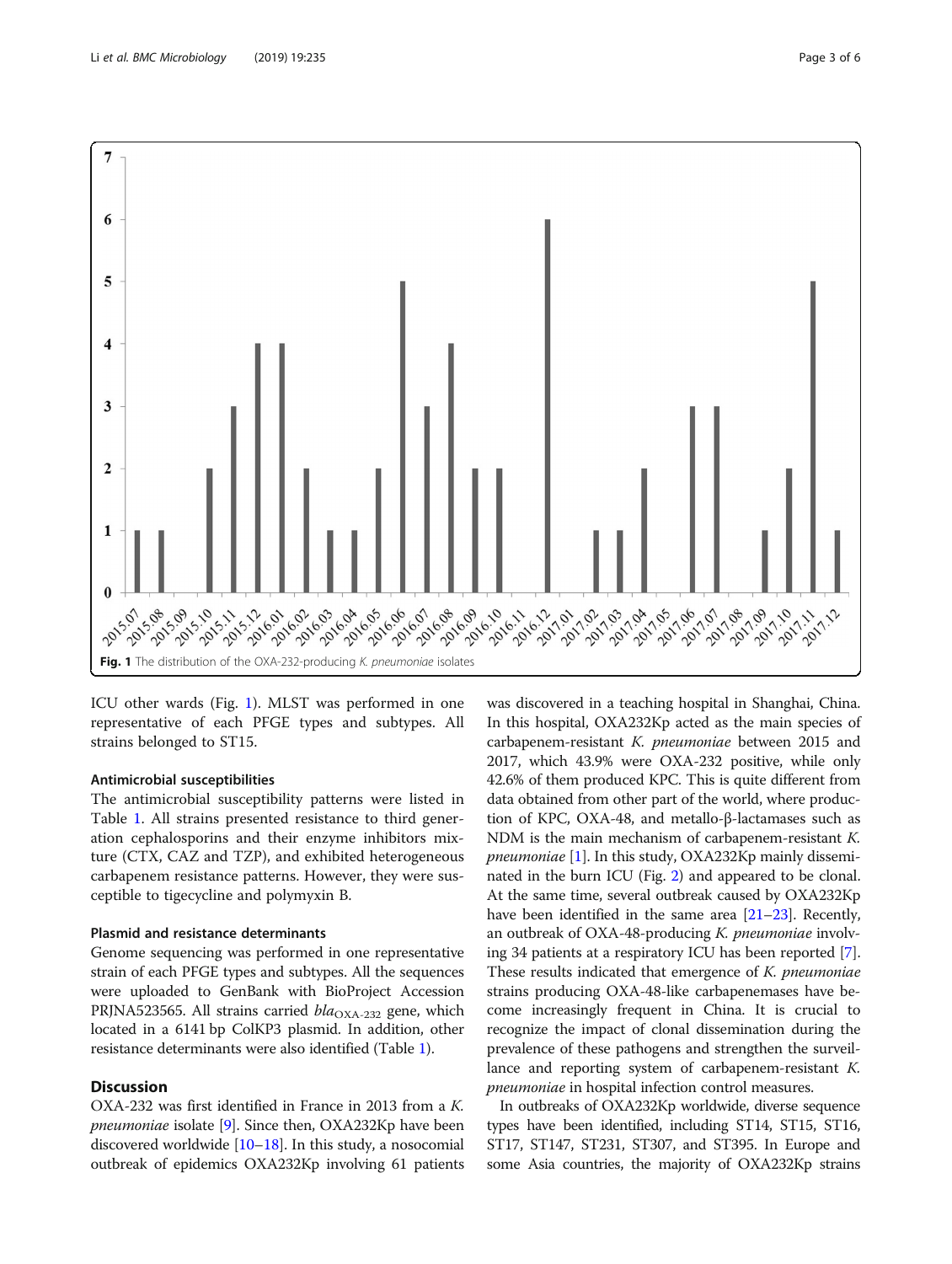|             |             |                          |                                                                                                                                                   | <b>Table 1</b> Phenotypic and genotypic characteristics of UXA-232-producing K. <i>pneumoniae</i> isolates<br>Minimal inhibitory concentration (mg/L) |     |                    |                |                |     |                      |            |                |            |            |  |  |
|-------------|-------------|--------------------------|---------------------------------------------------------------------------------------------------------------------------------------------------|-------------------------------------------------------------------------------------------------------------------------------------------------------|-----|--------------------|----------------|----------------|-----|----------------------|------------|----------------|------------|------------|--|--|
| <b>PFGE</b> | <b>MLST</b> | Isolates<br>number       | Resistance determinants                                                                                                                           |                                                                                                                                                       |     |                    |                |                |     |                      |            |                |            |            |  |  |
| type        | type        |                          |                                                                                                                                                   | <b>CTX</b>                                                                                                                                            | CAZ | PZT                | <b>IPM</b>     | <b>MEM</b>     | ETP | AK                   | <b>TGC</b> | PB             | <b>SXT</b> | <b>CIP</b> |  |  |
| A1          | ST 15       | 36                       | $bla_{\text{CTX-M-15}}$ , bla <sub>SHV-28</sub> , bla <sub>TEM-1B</sub> , aac(6')-lb-cr, > 64 > 32 > 256<br>anrB66, oaxAB, fosA, rmtF, sul2       |                                                                                                                                                       |     |                    | $\overline{2}$ | $\mathcal{L}$  | 16  | >128                 | $\leq 0.5$ |                | > 8        | >16        |  |  |
| A2          | ST 15       | 3                        | bla <sub>CTX-M-15</sub> , bla <sub>SHV-28</sub> , bla <sub>TEM-1B</sub> , aac(6')-lb-cr, $>64$ > 32 > 256<br>gnrB66, ogxAB, fosA, rmtF, sul2      |                                                                                                                                                       |     |                    | - 32           | 32             | 128 | >128                 | $\leq$ 0.5 | $\overline{1}$ | > 8        | >16        |  |  |
| A3          | ST 15       | 9                        | bla <sub>CTX-M-15</sub> , bla <sub>SHV-28</sub> , bla <sub>TEM-1B</sub> , aac(6')-lb-cr, $>64$ > 32 > 256 1<br>anrB66, oaxAB, fosA, rmtF, sul2    |                                                                                                                                                       |     |                    |                | 2              | 16  | >128                 | $\leq$ 0.5 | $\overline{1}$ | > 8        | >16        |  |  |
| A4          | ST 15       |                          | bla <sub>CTX-M-15</sub> , bla <sub>SHV-28</sub> , bla <sub>TFM-1B</sub> , aac(6')-lb-cr, $>64$ > 32 > 256 1<br>anrB66, oaxAB, fosA, rmtF, sul2    |                                                                                                                                                       |     |                    |                | 2              | 16  | >128                 | $\leq$ 0.5 | $\overline{1}$ | > 8        | >16        |  |  |
| A5          | ST 15       | 5                        | bla <sub>CTX-M-15</sub> , bla <sub>SHV-28</sub> , bla <sub>TEM-1B</sub> , aac(6')-lb-cr, $>64$ > 32 > 256 1<br>anrB66, oaxAB, fosA, rmtF, sul2    |                                                                                                                                                       |     |                    |                | $\overline{4}$ | 16  | >128                 | $\leq$ 0.5 | $\overline{1}$ | > 8        | >16        |  |  |
| A6          | ST 15       |                          | bla <sub>CTX-M-15</sub> , bla <sub>SHV-28</sub> , bla <sub>TEM-1B</sub> , aac(6')-lb-cr, $>64$ > 32 > 256 1<br>gnrB66, ogxAB, fosA, rmtF, sul2    |                                                                                                                                                       |     |                    |                | $\overline{4}$ | 64  | >128                 | $\leq$ 0.5 | $\overline{1}$ | > 8        | >16        |  |  |
| A7          | ST 15       | $\overline{\phantom{a}}$ | bla <sub>CTX-M-15</sub> , bla <sub>SHV-28</sub> , bla <sub>TFM-1B</sub> , aac(6')-lb-cr, $>64$ > 32 > 256 4<br>anrB66, oaxAB, fosA, rmtF, sul2    |                                                                                                                                                       |     |                    |                | 8              | 32  | >128                 | $\leq$ 0.5 | $\overline{1}$ | > 8        | >16        |  |  |
| A8          | ST 15       |                          | bla <sub>CTX-M-15</sub> , bla <sub>SHV-28</sub> , bla <sub>TEM-1B</sub> , aac(6')-lb-cr, $>64$ > 32 > 256 1<br>anrB66, oaxAB, fosA, rmtF, sul2    |                                                                                                                                                       |     |                    |                | 2              | 16  | > 128 ≤ 0.5          |            | $\overline{1}$ |            | $>8$ > 16  |  |  |
| A9          | ST 15       |                          | $bla_{\text{CTX-M-15}}$ , bla <sub>sHV-28</sub> , bla <sub>TFM-1B</sub> , aac(6')-lb-cr, $>64$ $>32$ $>256$ 64<br>anrB66, oaxAB, fosA, rmtF, sul2 |                                                                                                                                                       |     |                    |                | 64             |     | $256 > 128 \leq 0.5$ |            | $\overline{1}$ |            | $>8$ > 16  |  |  |
| A10         | ST 15       |                          | bla <sub>CTX-M-15</sub> , bla <sub>SHV-28</sub> , bla <sub>TFM-1B</sub> , aac(6')-lb-cr, $>64$ > 32 > 256 2<br>gnrB66, ogxAB, fosA, rmtF, sul2    |                                                                                                                                                       |     |                    |                | $\overline{4}$ | 32  | $>128$ $\leq$ 0.5 1  |            |                | > 8        | >16        |  |  |
| B           | ST 15       |                          | $blaCTX-M-15$ , bla <sub>SHV-28</sub> , bla <sub>TEM-1B</sub> , bla <sub>PER4</sub> ,<br>aac(6')-lb-cr, gnrB1, ogxAB,rmtF, fosA                   |                                                                                                                                                       |     | $>64$ $>32$ $>256$ | $\overline{1}$ | 2              | 16  | >128                 | $\leq$ 0.5 | $\overline{1}$ | > 8        | >16        |  |  |

<span id="page-3-0"></span>Table 1 Phenotypic and genotypic characteristics of OXA-232-producing K. pneumoniae isolates

CTX: cefotaxime, CAZ: Ceftazidime, PZT: piperacillin-tazobactam, IMP: imipenem, MEM: meropenem, ETP: ertapenem, AK: amikacin, TGC: tigecycline, PB: polymyxin B, SXT: sulfamethoxazole/trimethoprim, CIP: ciprofloxacin

were ST14 and ST16 [\[10](#page-5-0)–[18\]](#page-5-0). It has been confirmed that K. pneumoniae ST15 is the high-risk clones producing OXA-48, KPCs, CTX-M-15 and other ESBLs or carbapenemases. Outbreaks of OXA-48-producing K. pneumoniae ST15 have been reported worldwide [[28](#page-5-0)–[30](#page-5-0)]. OXA232Kp ST15 has only sporadically presented in United Kingdom, but there has never been an outbreak [\[18](#page-5-0)]. However, all OXA232Kp strains belonged to ST15 in this study (Table 1). Meanwhile, other OXA232Kp strains isolated from eastern China were also ST15 [\[21](#page-5-0)–[23](#page-5-0)], suggesting the

| Ward        | 2015-07 | 2015-08   | 2015-09 | 2015-10          | 2015-11          | 2015-12                          | 2016-01        | 2016-02                 | 2016-03   | 2016-04 | 2016-05            | 2016-06                                             | 2016-07                                 | 2016-08                         | 2016-09            | 2016-10          | 2016-11 | 2016-12                                            | 2017-01 | 2017-02   | 2017-03   | 2017-04          | 2017-05 | 2017-06            | 2017-07   | 2017-08          | 2017-09        | 2017-10   | 2017-11        | 2017-12 |
|-------------|---------|-----------|---------|------------------|------------------|----------------------------------|----------------|-------------------------|-----------|---------|--------------------|-----------------------------------------------------|-----------------------------------------|---------------------------------|--------------------|------------------|---------|----------------------------------------------------|---------|-----------|-----------|------------------|---------|--------------------|-----------|------------------|----------------|-----------|----------------|---------|
| <b>BICU</b> | $\star$ | $\bullet$ |         | $\bullet\bullet$ | $\bullet\bullet$ | $\bullet\bullet$<br>$\star\star$ | ÷              | $\bullet\blacktriangle$ | $\bullet$ |         | $\bullet\,\bullet$ | $\bullet\bullet$<br>$\blacktriangle \blacktriangle$ | $\blacktriangle\blacklozenge$<br>$\Box$ | $\bullet\bullet$<br>$\bullet$ B | $\bullet\,\bullet$ | $\bullet\bullet$ |         | $\bullet\bullet\bullet$<br>$\bullet\blacktriangle$ |         |           | $\bullet$ | $\bullet\bullet$ |         | $\bullet \diamond$ | $\bullet$ | $\bullet\bullet$ | $\blacksquare$ |           | $\bullet$ .    |         |
| AIS         |         |           |         |                  | ☆                |                                  | $\blacksquare$ |                         |           |         |                    |                                                     |                                         |                                 |                    |                  |         |                                                    |         |           |           |                  |         |                    |           |                  |                |           |                |         |
| <b>URO</b>  |         |           |         |                  |                  |                                  |                |                         |           |         |                    | $\Delta$                                            |                                         |                                 |                    |                  |         |                                                    |         |           |           |                  |         |                    |           |                  |                |           |                |         |
| <b>NES</b>  |         |           |         |                  |                  |                                  |                |                         |           |         |                    |                                                     |                                         |                                 |                    |                  |         | $\bullet$                                          |         |           |           |                  |         |                    |           |                  |                |           | $\blacksquare$ |         |
| ORT         |         |           |         |                  |                  |                                  |                |                         |           |         |                    |                                                     |                                         |                                 |                    |                  |         |                                                    |         | $\bullet$ |           |                  |         |                    |           |                  |                |           |                |         |
| <b>NEU</b>  |         |           |         |                  |                  |                                  |                |                         |           |         |                    |                                                     |                                         |                                 |                    |                  |         |                                                    |         |           |           |                  |         | $\bullet$          |           |                  |                |           |                |         |
| <b>PLS</b>  |         |           |         |                  |                  |                                  |                |                         |           |         |                    |                                                     |                                         |                                 |                    |                  |         |                                                    |         |           |           |                  |         |                    |           |                  |                | $\bullet$ |                |         |
| oto         |         |           |         |                  |                  |                                  |                |                         |           |         |                    |                                                     |                                         |                                 |                    |                  |         |                                                    |         |           |           |                  |         |                    |           |                  |                | $\circ$   |                |         |
| EICU        |         |           |         |                  |                  |                                  |                |                         |           |         |                    |                                                     |                                         |                                 |                    |                  |         |                                                    |         |           |           |                  |         |                    |           |                  |                |           | . .            |         |

Fig. 2 The date, frequency and location of emergence of OXA232Kp strains with different PFGE types The horizontal coordinate shows the date on which OXA232Kp strains were recovered. The wards were listed in the longitudinal coordinate. BICU: Burn ICU; AIS: Department of anus & intestine surgery; URO: Department of Urology; NES: Department of Neurosurgery; ORT: Department of Orthopedics; NEU: Department of Neurology; PLS: Department of Plastic surgery; OTO: Department of Otolaryngology; EICU: Emergency ICU. Clinical isolates with different PFGE types are indicated by various symbols: •: type A1; \*: type A2; ■: type A3; o: type A4; ▲: type A5; ◇: type A6; ◆: type A7; △: type A8; □: type A9; ☆: type A10; B: type B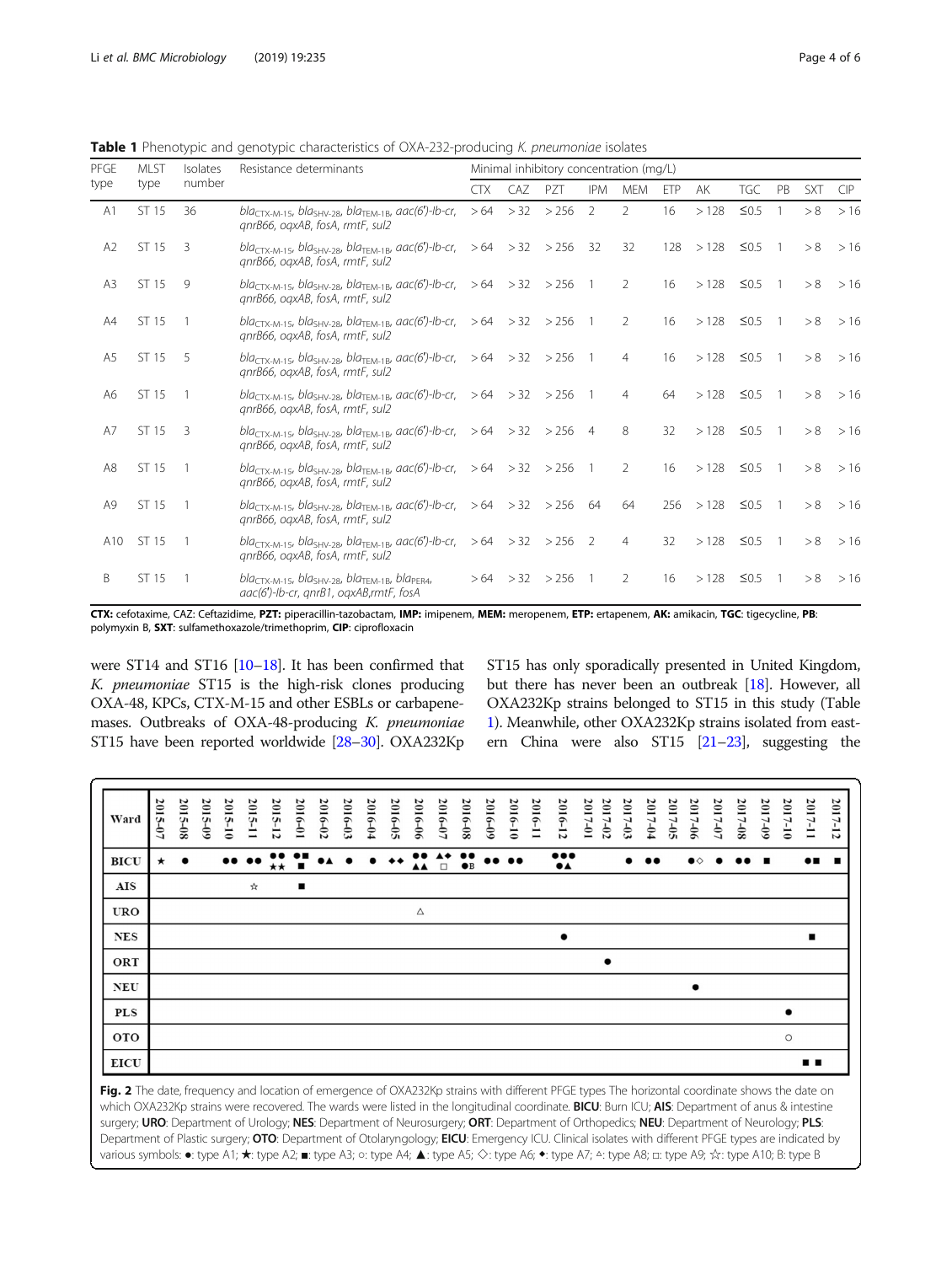<span id="page-4-0"></span>transmission and spread advantage of this clone in this region, despite the hypovirulence of this clone has been confirmed [\[23](#page-5-0)]. Further efforts are required to gain a better understanding about the mechanisms underlying differential prevalence.

According to their case records, 90.3% of patients showed improvement and discharged. Study has shown that OXA232Kp ST15 did not cause lethal infections in immunocompromised patients [\[23\]](#page-5-0). Another reason is that the low-level resistance of the stain to carbapenems. The majority of OXA232Kp exhibited low-level resistant or even susceptible to some carbapenems (Table [1\)](#page-3-0). Animal studies and patient outcome data indicated that carbapenems retain meaningful in vitro activity against carbapenemase-producing K. pneumoniae isolates with low-level carbapenem resistance [[31\]](#page-5-0). Therefore, timely and effective anti-infective treatment may be an important reason for good outcomes of patients with OXA232Kp infection. However, our data suggest that quinolones and aminoglycosides are no longer suitable for the treatment of infections caused by OXA232Kp (Table [1](#page-3-0)).Similar to OXA-48, OXA-232 has a reduced ability to hydrolyze carbapenems [[9](#page-5-0)]. Despite the production of CTX-M-15, an enzyme that is considered to mediate high-level carbapenem-resistant phenotypes together with OXA-48 like carbapenemases [[5](#page-5-0)], few OXA232Kp isolates exhibited high-levels of carbapenem resistance (Table [1](#page-3-0)). Thus, what extent the impacts of ESBLs are on the carbapenem resistance of OXA232Kp is not clear yet. The weak hydrolytic ability of OXA-48-like to carbapenems may lead to an underestimation of the prevalence of clinical isolates producing this group of carbapenemases in China, because most clinical microbiology laboratories only screened the prevalence of carbapenemases among isolates with carbapenem-resistant phenotypes. Changes are needed in clinical microbiology analysis procedures to enhance phenotypic and molecular detection of OXA-48-like carbapenemases.

In this study, all strains carried a 6141 bp ColKP3 plasmid harboring the  $bla_{\rm OXA\text{-}232}$  gene, which was 100% identical to the previously reported  $bla_{\text{OXA-232}}$ -bearing plasmid pOXA-232 and pkNICU5, with 100% coverage [[9,](#page-5-0) [21\]](#page-5-0). Similar plasmid has also been detected in another city in the same region [[23\]](#page-5-0). Except for almost entirely deletion of the ISEcp1 transposase gene, the  $bla_{\text{OXA-232}}$ -bearing plasmid was identical to that of plasmid pKP3-A bearing the  $bla_{\text{OXA-181}}$  gene [[20](#page-5-0)]. The  $bla_{\text{OXA-232}}$  gene was part of a truncated Tn2013 transposon. Disrupting the ISEcp1 transposase activity, the deletion may have stabilized the  $bla_{\text{OXA-232}}$  gene on the ColE-like plasmid [[9\]](#page-5-0). The high nucleotide sequence homology between the  $bla_{\text{OXA-232}}$ -carrying plasmids analyzed in this study and the previously reported plasmid sequences revealed possible sources of the plasmid, and also indicated the significant role of the ColKP3 plasmids on the prevalence of  $bla_{\text{OX}_{A-232}}$  gene in China.

# Conclusion

A clonal dissemination and outbreak of OXA232Kp has been observed, and *K. pneumoniae* ST15 was the predominant clone. Most OXA232Kp strains exhibited lowlevel resistance to carbapenems. All strains carry a 6141 bp ColKP3 plasmid harboring the  $bla_{\text{OXA-232}}$  gene, which is highly homologous to other  $bla_{\text{OXA-232}}$ -bearing plasmids involved in other studies from the same region.

#### Abbreviations

AK: amikacin; ATCC: American Type Culture Collection; CAZ: Ceftazidime; CIP: Ciprofloxacin; CLSI: Clinical Laboratory Standards Institute; CTX: Cefotaxime; ETP: Ertapenem; ICU: Intensive Care Unit; IMP: Imipenem; MEM: Meropenem; MS: Mass spectrum; OXA232Kp: OXA-232-producing K. pneumoniae; PB: Polymyxin B; PFGE: Pulsed-field gel electrophoresis; ST: Sequence type; SXT: Sulfamethoxazole/trimethoprim; TGC: Tigecycline; TZP: Piperacillin-tazobactam

#### Acknowledgements

Not applicable.

# Consent to publish

Not applicable.

#### Authors' contributions

SL, JY and BL designed the study. XL, WM, and LY did phenotypic and genotypic analysis. WM and QQ participated in the collection of strains. JY drafted the manuscript. All authors read and approved the final manuscript. All authors declare that they have no conflicts of interest.

#### Funding

This study was supported by the Special Key Project of Biosafety Technologies for the National Major Research & Development Program of China (2017YFC1200803). The funding provides research expenditure for this study to purchase reagents and experimental consumables for related experiments.

#### Availability of data and materials

All the sequences were uploaded to GenBank with BioProject Accession PRJNA523565. All data generated or analysed during this study are included in this published article.

#### Ethics approval and consent to participate

No ethical approval was obtained for using the clinical samples since they were collected during routine bacteriologic analyses in public hospitals. All data were anonymously analyzed.

#### Competing interests

The authors have no conflicts of interest to declare.

#### Author details

<sup>1</sup> Center for Clinical Laboratory Medicine, Chinese PLA General Hospital Beijing 100853, China. <sup>2</sup>Department of Laboratory Diagnosis, Changhai Hospital, Navy Medical University, Shanghai 200433, China. <sup>3</sup>Center for Clinical Laboratory, the 302 Hospital of Chinese PLA, Beijing 100039, China.

#### Received: 17 March 2019 Accepted: 9 October 2019 Published online: 28 October 2019

#### References

1. Logan LK, Weinstein RA. The Epidemiology of Carbapenem-Resistant Enterobacteriaceae: The Impact and Evolution of a Global Menace. J Infect Dis. 2017;215(suppl\_1):S28–36.